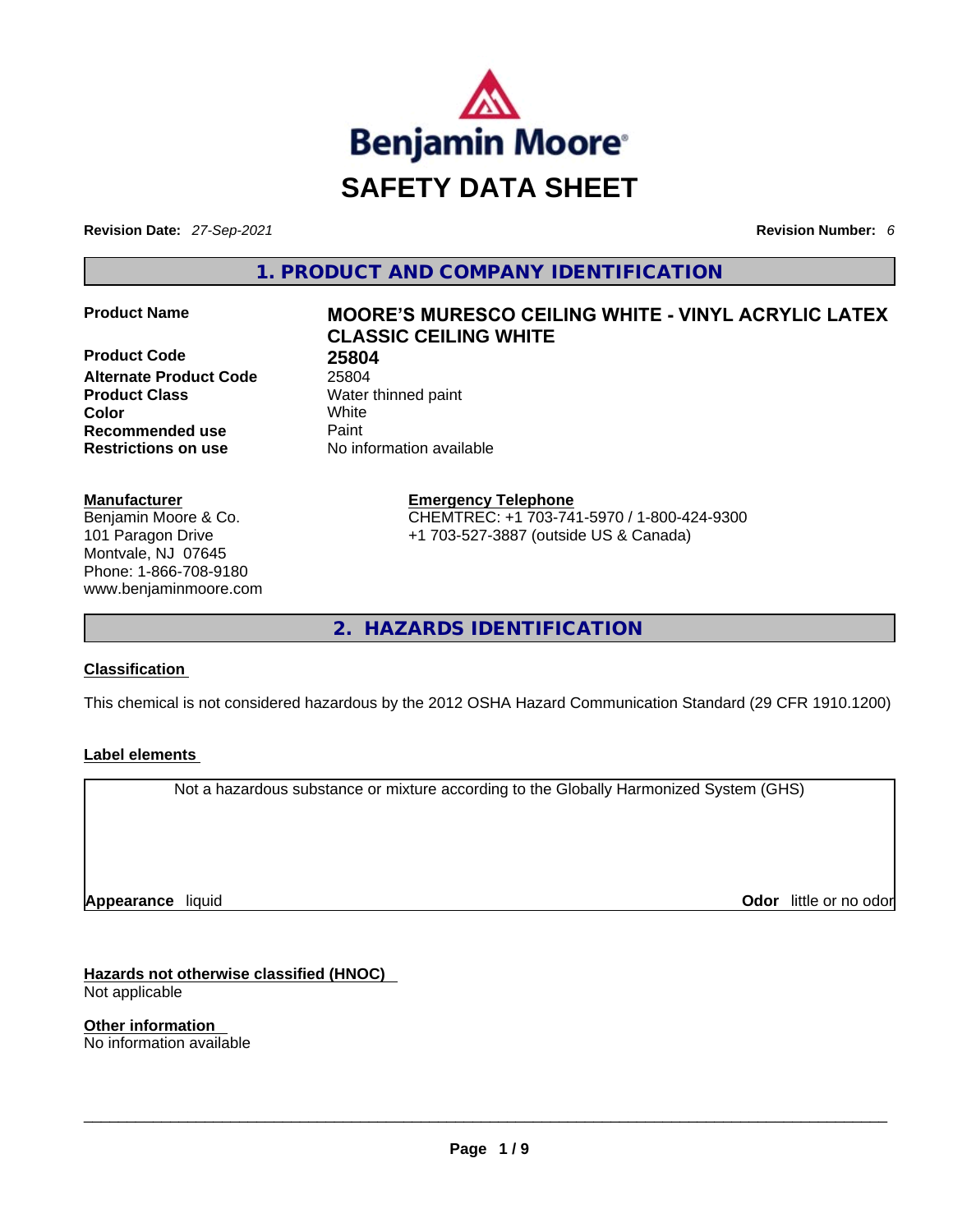**WARNING:** This product contains isothiazolinone compounds at levels of <0.1%. These substances are biocides commonly found in most paints and a variety of personal care products as a preservative. Certain individuals may be sensitive or allergic to these substances, even at low levels.

# **3. COMPOSITION INFORMATION ON COMPONENTS**

| <b>Chemical name</b> | CAS No.    | Weight-%  |
|----------------------|------------|-----------|
| Titanium dioxide     | 13463-67-7 | $10 - 15$ |
| Nepheline svenite    | 37244-96-5 | $10 - 15$ |
| Kaolin               | 1332-58-7  | $5 - 10$  |
| Diatomaceous earth   | 61790-53-2 | 1 - 5     |
| Silica amorphous     | 7631-86-9  | - 5       |

|                                                  | 4. FIRST AID MEASURES                                                                                    |
|--------------------------------------------------|----------------------------------------------------------------------------------------------------------|
| <b>General Advice</b>                            | No hazards which require special first aid measures.                                                     |
| <b>Eye Contact</b>                               | Rinse thoroughly with plenty of water for at least 15 minutes and consult a<br>physician.                |
| <b>Skin Contact</b>                              | Wash off immediately with soap and plenty of water while removing all<br>contaminated clothes and shoes. |
| <b>Inhalation</b>                                | Move to fresh air. If symptoms persist, call a physician.                                                |
| Ingestion                                        | Clean mouth with water and afterwards drink plenty of water. Consult a physician<br>if necessary.        |
| <b>Most Important</b><br><b>Symptoms/Effects</b> | None known.                                                                                              |
| <b>Notes To Physician</b>                        | Treat symptomatically.                                                                                   |
|                                                  | 5. FIRE-FIGHTING MEASURES                                                                                |

| <b>Suitable Extinguishing Media</b>                   | Use extinguishing measures that are appropriate to local<br>circumstances and the surrounding environment.                                   |
|-------------------------------------------------------|----------------------------------------------------------------------------------------------------------------------------------------------|
| Protective equipment and precautions for firefighters | As in any fire, wear self-contained breathing apparatus<br>pressure-demand, MSHA/NIOSH (approved or equivalent)<br>and full protective gear. |
| <b>Specific Hazards Arising From The Chemical</b>     | Closed containers may rupture if exposed to fire or<br>extreme heat.                                                                         |
| Sensitivity to mechanical impact                      | No.                                                                                                                                          |
| Sensitivity to static discharge                       | No.                                                                                                                                          |
| <b>Flash Point Data</b>                               |                                                                                                                                              |
|                                                       |                                                                                                                                              |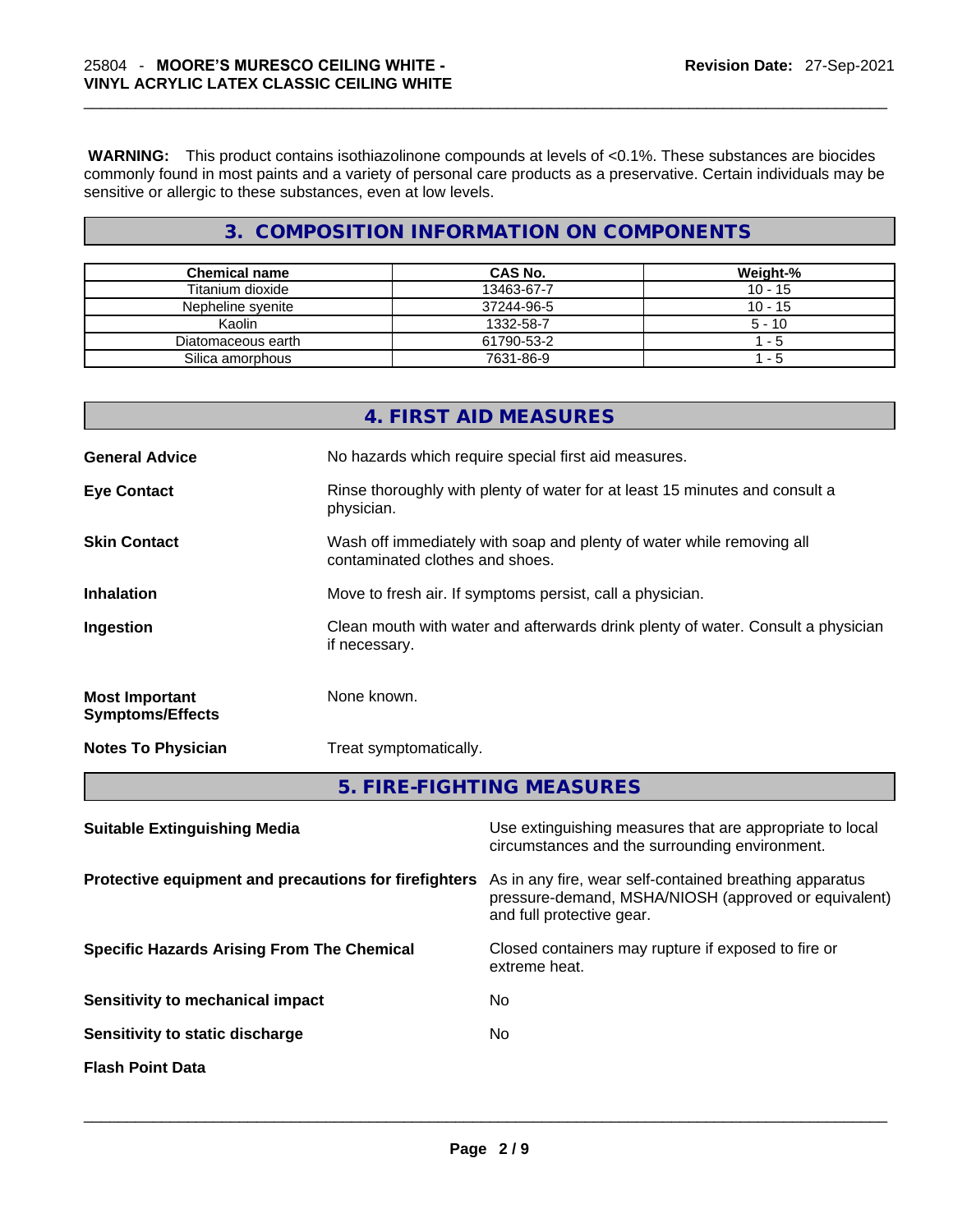| Flash point (°F)<br>Flash Point (°C)<br><b>Method</b>                                                                                                                                                                                                                                                                                                                                                                           |                        | Not applicable<br>Not applicable<br>Not applicable |                                |
|---------------------------------------------------------------------------------------------------------------------------------------------------------------------------------------------------------------------------------------------------------------------------------------------------------------------------------------------------------------------------------------------------------------------------------|------------------------|----------------------------------------------------|--------------------------------|
| <b>Flammability Limits In Air</b>                                                                                                                                                                                                                                                                                                                                                                                               |                        |                                                    |                                |
| Lower flammability limit:<br><b>Upper flammability limit:</b>                                                                                                                                                                                                                                                                                                                                                                   |                        | Not applicable<br>Not applicable                   |                                |
| <b>NFPA</b><br>Health: 1                                                                                                                                                                                                                                                                                                                                                                                                        | <b>Flammability: 0</b> | <b>Instability: 0</b>                              | <b>Special: Not Applicable</b> |
| <b>NFPA Legend</b><br>0 - Not Hazardous<br>$\overline{A}$ $\overline{C}$ $\overline{C}$ $\overline{C}$ $\overline{C}$ $\overline{C}$ $\overline{C}$ $\overline{C}$ $\overline{C}$ $\overline{C}$ $\overline{C}$ $\overline{C}$ $\overline{C}$ $\overline{C}$ $\overline{C}$ $\overline{C}$ $\overline{C}$ $\overline{C}$ $\overline{C}$ $\overline{C}$ $\overline{C}$ $\overline{C}$ $\overline{C}$ $\overline{C}$ $\overline{$ |                        |                                                    |                                |

- 1 Slightly
- 2 Moderate
- 3 High
- 4 Severe

*The ratings assigned are only suggested ratings, the contractor/employer has ultimate responsibilities for NFPA ratings where this system is used.* 

*Additional information regarding the NFPA rating system is available from the National Fire Protection Agency (NFPA) at www.nfpa.org.* 

# **6. ACCIDENTAL RELEASE MEASURES**

| <b>Personal Precautions</b>      | Avoid contact with skin, eyes and clothing. Ensure adequate ventilation.                                                                                                         |  |
|----------------------------------|----------------------------------------------------------------------------------------------------------------------------------------------------------------------------------|--|
| <b>Other Information</b>         | Prevent further leakage or spillage if safe to do so.                                                                                                                            |  |
| <b>Environmental precautions</b> | See Section 12 for additional Ecological Information.                                                                                                                            |  |
| <b>Methods for Cleaning Up</b>   | Soak up with inert absorbent material. Sweep up and shovel into suitable<br>containers for disposal.                                                                             |  |
|                                  | 7. HANDLING AND STORAGE                                                                                                                                                          |  |
| <b>Handling</b>                  | Avoid contact with skin, eyes and clothing. Avoid breathing vapors, spray mists or<br>sanding dust. In case of insufficient ventilation, wear suitable respiratory<br>equipment. |  |
| <b>Storage</b>                   | Keep container tightly closed. Keep out of the reach of children.                                                                                                                |  |
| <b>Incompatible Materials</b>    | No information available                                                                                                                                                         |  |

# **8. EXPOSURE CONTROLS/PERSONAL PROTECTION**

#### **Exposure Limits**

| <b>Chemical name</b> | <b>ACGIH TLV</b>                                                                                                                     | <b>OSHA PEL</b>                                        |
|----------------------|--------------------------------------------------------------------------------------------------------------------------------------|--------------------------------------------------------|
| Titanium dioxide     | TWA: $10 \text{ ma/m}^3$                                                                                                             | 15 mg/m $3$ - TWA                                      |
| Kaolin               | TWA: $2 \text{ mg/m}^3$ particulate matter<br>containing no asbestos and <1%<br>crystalline silica, respirable particulate<br>matter | 15 mg/m <sup>3</sup> - TWA<br>$5 \text{ mg/m}^3$ - TWA |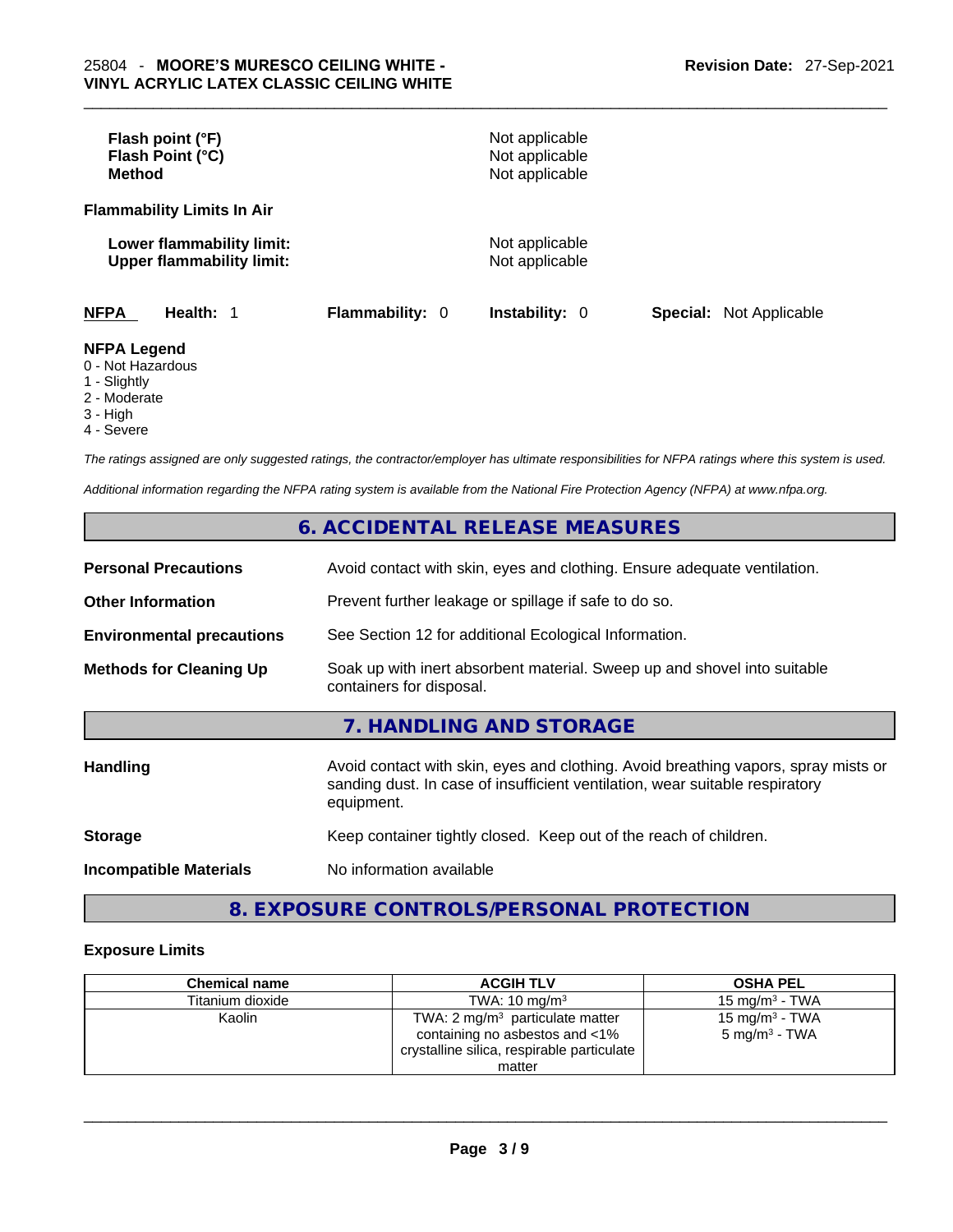| Diatomaceous earth | N/E |                |
|--------------------|-----|----------------|
|                    |     | 20 mppcf - TWA |
| Silica amorphous   | N/E | 20 mppcf - TWA |

#### **Legend**

ACGIH - American Conference of Governmental Industrial Hygienists Exposure Limits OSHA - Occupational Safety & Health Administration Exposure Limits N/E - Not Established

| <b>Engineering Measures</b>          | Ensure adequate ventilation, especially in confined areas.                                                                          |
|--------------------------------------|-------------------------------------------------------------------------------------------------------------------------------------|
| <b>Personal Protective Equipment</b> |                                                                                                                                     |
| <b>Eye/Face Protection</b>           | Safety glasses with side-shields.                                                                                                   |
| <b>Skin Protection</b>               | Protective gloves and impervious clothing.                                                                                          |
| <b>Respiratory Protection</b>        | In case of insufficient ventilation wear suitable respiratory equipment.                                                            |
| <b>Hygiene Measures</b>              | Avoid contact with skin, eyes and clothing. Remove and wash contaminated<br>clothing before re-use. Wash thoroughly after handling. |

## **9. PHYSICAL AND CHEMICAL PROPERTIES**

| Appearance                           | liquid                   |
|--------------------------------------|--------------------------|
| Odor                                 | little or no odor        |
| <b>Odor Threshold</b>                | No information available |
| Density (Ibs/gal)                    | $11.2 - 11.5$            |
| <b>Specific Gravity</b>              | $1.34 - 1.38$            |
| рH                                   | No information available |
| <b>Viscosity (cps)</b>               | No information available |
| Solubility(ies)                      | No information available |
| <b>Water solubility</b>              | No information available |
| <b>Evaporation Rate</b>              | No information available |
| Vapor pressure                       | No information available |
| Vapor density                        | No information available |
| Wt. % Solids                         | $45 - 55$                |
| Vol. % Solids                        | $25 - 35$                |
| Wt. % Volatiles                      | $45 - 55$                |
| <b>Vol. % Volatiles</b>              | $65 - 75$                |
| <b>VOC Regulatory Limit (g/L)</b>    | < 50                     |
| <b>Boiling Point (°F)</b>            | 212                      |
| <b>Boiling Point (°C)</b>            | 100                      |
| Freezing point (°F)                  | 32                       |
| Freezing Point (°C)                  | 0                        |
| Flash point (°F)                     | Not applicable           |
| Flash Point (°C)                     | Not applicable           |
| <b>Method</b>                        | Not applicable           |
| <b>Flammability (solid, gas)</b>     | Not applicable           |
| <b>Upper flammability limit:</b>     | Not applicable           |
| Lower flammability limit:            | Not applicable           |
| <b>Autoignition Temperature (°F)</b> | No information available |
| <b>Autoignition Temperature (°C)</b> | No information available |
| Decomposition Temperature (°F)       | No information available |
| Decomposition Temperature (°C)       | No information available |
|                                      |                          |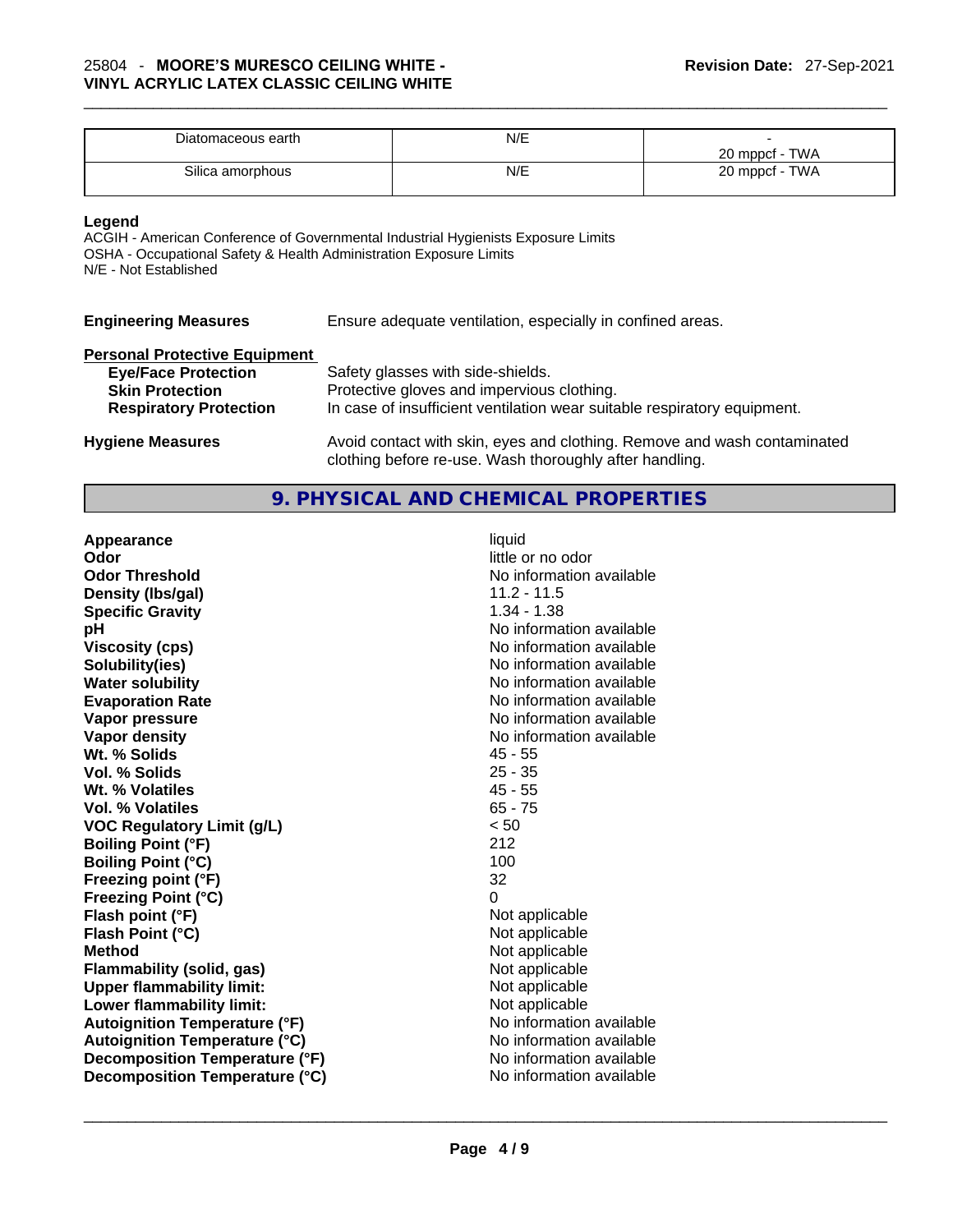**Reactivity** 

**Partition coefficient Contract Contract Contract Contract Contract Contract Contract Contract Contract Contract Contract Contract Contract Contract Contract Contract Contract Contract Contract Contract Contract Contract** 

|         | 10. STABILITY AND REACTIVITY             |
|---------|------------------------------------------|
|         | Not Applicable                           |
| 194 - L | Otalila i un dan manna al agus d'Itana a |

| <b>Chemical Stability</b>                 | Stable under normal conditions.          |
|-------------------------------------------|------------------------------------------|
| <b>Conditions to avoid</b>                | Prevent from freezing.                   |
| <b>Incompatible Materials</b>             | No materials to be especially mentioned. |
| <b>Hazardous Decomposition Products</b>   | None under normal use.                   |
| <b>Possibility of hazardous reactions</b> | None under normal conditions of use.     |

# **11. TOXICOLOGICAL INFORMATION**

| <b>Product Information</b>                                                                                                                                                                                                                                                             |                                                                                                                                                                                                                                                                                                                                                                                                                                                                                            |  |
|----------------------------------------------------------------------------------------------------------------------------------------------------------------------------------------------------------------------------------------------------------------------------------------|--------------------------------------------------------------------------------------------------------------------------------------------------------------------------------------------------------------------------------------------------------------------------------------------------------------------------------------------------------------------------------------------------------------------------------------------------------------------------------------------|--|
| Information on likely routes of exposure                                                                                                                                                                                                                                               |                                                                                                                                                                                                                                                                                                                                                                                                                                                                                            |  |
| <b>Principal Routes of Exposure</b>                                                                                                                                                                                                                                                    | Eye contact, skin contact and inhalation.                                                                                                                                                                                                                                                                                                                                                                                                                                                  |  |
| <b>Acute Toxicity</b>                                                                                                                                                                                                                                                                  |                                                                                                                                                                                                                                                                                                                                                                                                                                                                                            |  |
| <b>Product Information</b>                                                                                                                                                                                                                                                             | No information available                                                                                                                                                                                                                                                                                                                                                                                                                                                                   |  |
| Symptoms related to the physical, chemical and toxicological characteristics                                                                                                                                                                                                           |                                                                                                                                                                                                                                                                                                                                                                                                                                                                                            |  |
| <b>Symptoms</b>                                                                                                                                                                                                                                                                        | No information available                                                                                                                                                                                                                                                                                                                                                                                                                                                                   |  |
| Delayed and immediate effects as well as chronic effects from short and long-term exposure                                                                                                                                                                                             |                                                                                                                                                                                                                                                                                                                                                                                                                                                                                            |  |
| Eye contact<br><b>Skin contact</b><br><b>Inhalation</b><br>Ingestion<br><b>Sensitization</b><br><b>Neurological Effects</b><br><b>Mutagenic Effects</b><br><b>Reproductive Effects</b><br><b>Developmental Effects</b><br><b>Target organ effects</b><br><b>STOT - single exposure</b> | May cause slight irritation.<br>Substance may cause slight skin irritation. Prolonged or repeated contact may dry<br>skin and cause irritation.<br>May cause irritation of respiratory tract.<br>Ingestion may cause gastrointestinal irritation, nausea, vomiting and diarrhea.<br>No information available<br>No information available.<br>No information available.<br>No information available.<br>No information available.<br>No information available.<br>No information available. |  |
| <b>STOT - repeated exposure</b><br>Other adverse effects<br><b>Aspiration Hazard</b>                                                                                                                                                                                                   | No information available.<br>No information available.<br>No information available                                                                                                                                                                                                                                                                                                                                                                                                         |  |

**Numerical measures of toxicity**

**The following values are calculated based on chapter 3.1 of the GHS document**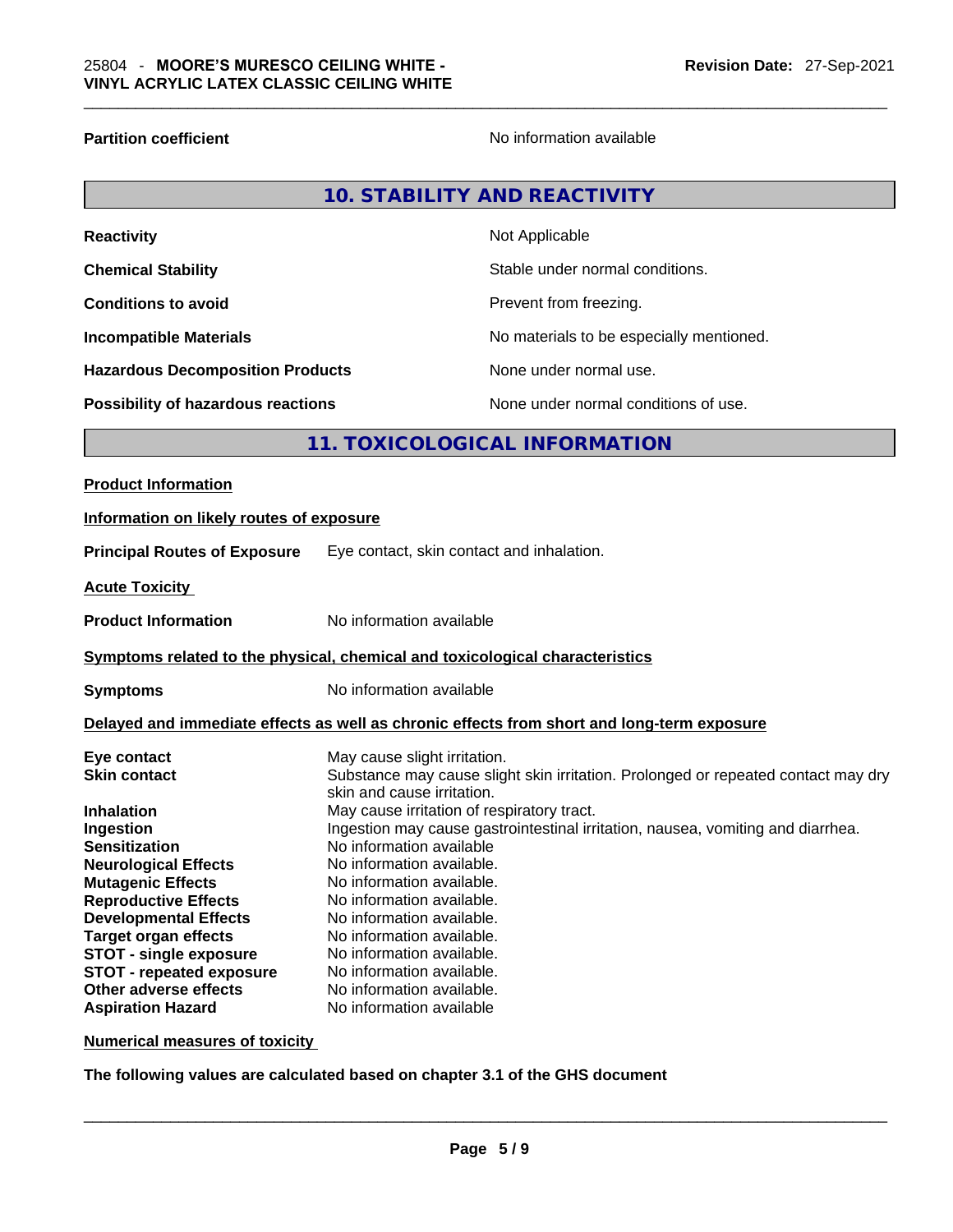| <b>ATEmix (oral)</b>   | 70016 mg/kg  |
|------------------------|--------------|
| <b>ATEmix (dermal)</b> | 105424 mg/kg |

#### **Component Information**

| Chemical name                  | Oral LD50             | Dermal LD50             | Inhalation LC50          |
|--------------------------------|-----------------------|-------------------------|--------------------------|
| Titanium dioxide<br>13463-67-7 | $> 10000$ mg/kg (Rat) |                         | $\sim$                   |
| Kaolin<br>1332-58-7            | $>$ 5000 mg/kg (Rat)  | $>$ 5000 mg/kg (Rat)    | $\overline{\phantom{0}}$ |
| Silica amorphous<br>7631-86-9  | $= 7900$ mg/kg (Rat)  | $>$ 2000 mg/kg (Rabbit) | $> 2.2$ mg/L (Rat) 1 h   |

#### **Chronic Toxicity**

#### **Carcinogenicity**

*The information below indicates whether each agency has listed any ingredient as a carcinogen:.* 

| <b>Chemical name</b> | IARC                 | <b>NTP</b> | OSHA   |
|----------------------|----------------------|------------|--------|
|                      | 2B<br>Possible Human |            | Listed |
| Titanium<br>dioxide  | Carcinoɑen           |            |        |

• Although IARC has classified titanium dioxide as possibly carcinogenic to humans (2B), their summary concludes: "No significant exposure to titanium dioxide is thought to occur during the use of products in which titanium dioxide is bound to other materials, such as paint."

#### **Legend**

IARC - International Agency for Research on Cancer NTP - National Toxicity Program OSHA - Occupational Safety & Health Administration

**12. ECOLOGICAL INFORMATION** 

#### **Ecotoxicity Effects**

The environmental impact of this product has not been fully investigated.

#### **Product Information**

#### **Acute Toxicity to Fish**

No information available

#### **Acute Toxicity to Aquatic Invertebrates**

No information available

#### **Acute Toxicity to Aquatic Plants**

No information available

#### **Persistence / Degradability**

No information available.

#### **Bioaccumulation**

# No information available. \_\_\_\_\_\_\_\_\_\_\_\_\_\_\_\_\_\_\_\_\_\_\_\_\_\_\_\_\_\_\_\_\_\_\_\_\_\_\_\_\_\_\_\_\_\_\_\_\_\_\_\_\_\_\_\_\_\_\_\_\_\_\_\_\_\_\_\_\_\_\_\_\_\_\_\_\_\_\_\_\_\_\_\_\_\_\_\_\_\_\_\_\_ **Mobility in Environmental Media**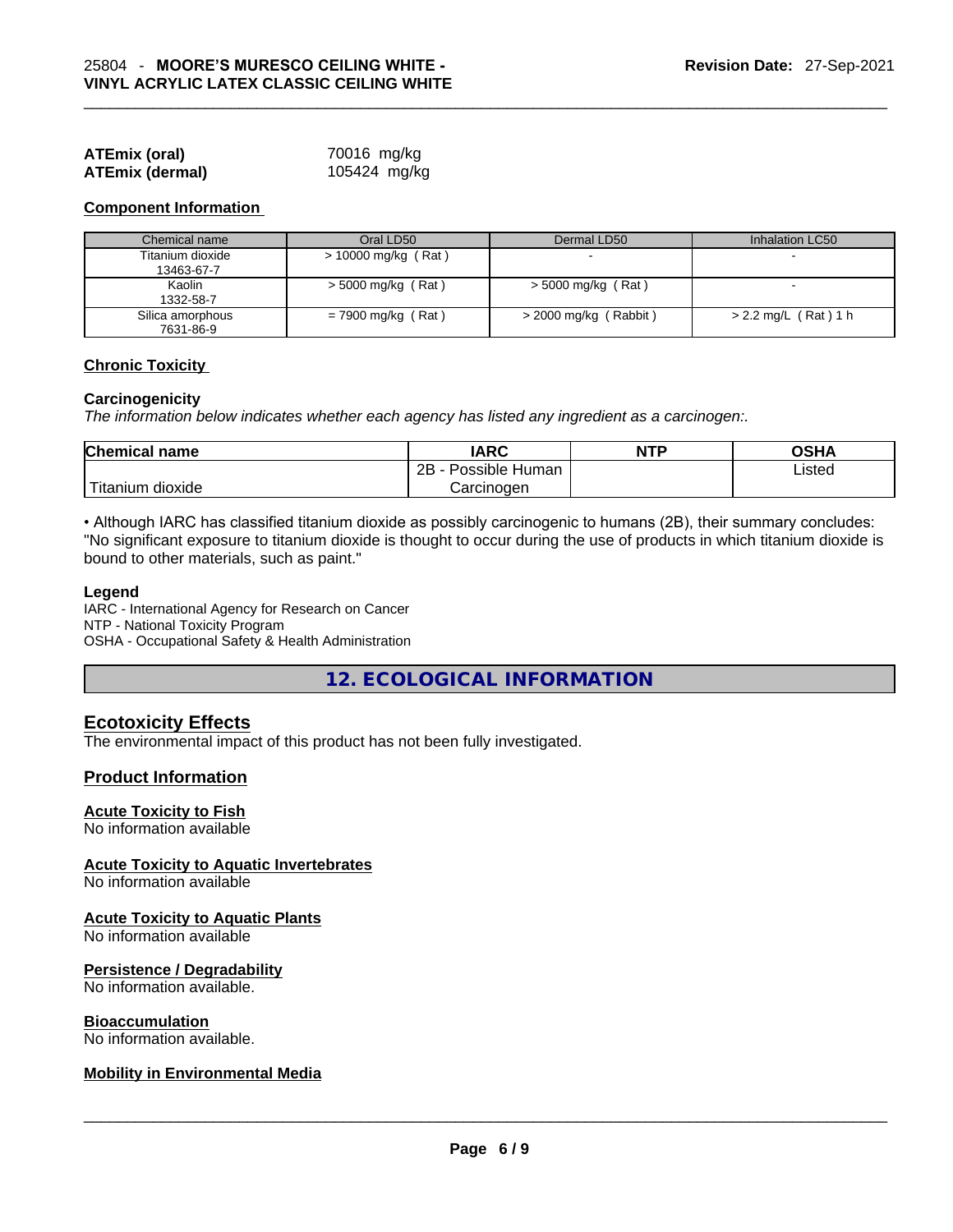No information available.

#### **Ozone**

No information available

## **Component Information**

#### **Acute Toxicity to Fish**

Titanium dioxide LC50: > 1000 mg/L (Fathead Minnow - 96 hr.)

#### **Acute Toxicity to Aquatic Invertebrates**

No information available

#### **Acute Toxicity to Aquatic Plants**

No information available

|                                                                                                                                                                            | <b>13. DISPOSAL CONSIDERATIONS</b>                                                                                                                                                                                        |
|----------------------------------------------------------------------------------------------------------------------------------------------------------------------------|---------------------------------------------------------------------------------------------------------------------------------------------------------------------------------------------------------------------------|
| <b>Waste Disposal Method</b>                                                                                                                                               | Dispose of in accordance with federal, state, and local regulations. Local<br>requirements may vary, consult your sanitation department or state-designated<br>environmental protection agency for more disposal options. |
|                                                                                                                                                                            | <b>14. TRANSPORT INFORMATION</b>                                                                                                                                                                                          |
| <b>DOT</b>                                                                                                                                                                 | Not regulated                                                                                                                                                                                                             |
| <b>ICAO / IATA</b>                                                                                                                                                         | Not regulated                                                                                                                                                                                                             |
| <b>IMDG / IMO</b>                                                                                                                                                          | Not regulated                                                                                                                                                                                                             |
|                                                                                                                                                                            | <b>15. REGULATORY INFORMATION</b>                                                                                                                                                                                         |
| <b>International Inventories</b>                                                                                                                                           |                                                                                                                                                                                                                           |
| <b>TSCA: United States</b><br><b>DSL: Canada</b>                                                                                                                           | Yes - All components are listed or exempt.<br>Yes - All components are listed or exempt.                                                                                                                                  |
| <b>Federal Regulations</b>                                                                                                                                                 |                                                                                                                                                                                                                           |
| SARA 311/312 hazardous categorization<br>Acute health hazard<br><b>Chronic Health Hazard</b><br>Fire hazard<br>Sudden release of pressure hazard<br><b>Reactive Hazard</b> | <b>No</b><br>No<br>No<br>No<br>No                                                                                                                                                                                         |
|                                                                                                                                                                            |                                                                                                                                                                                                                           |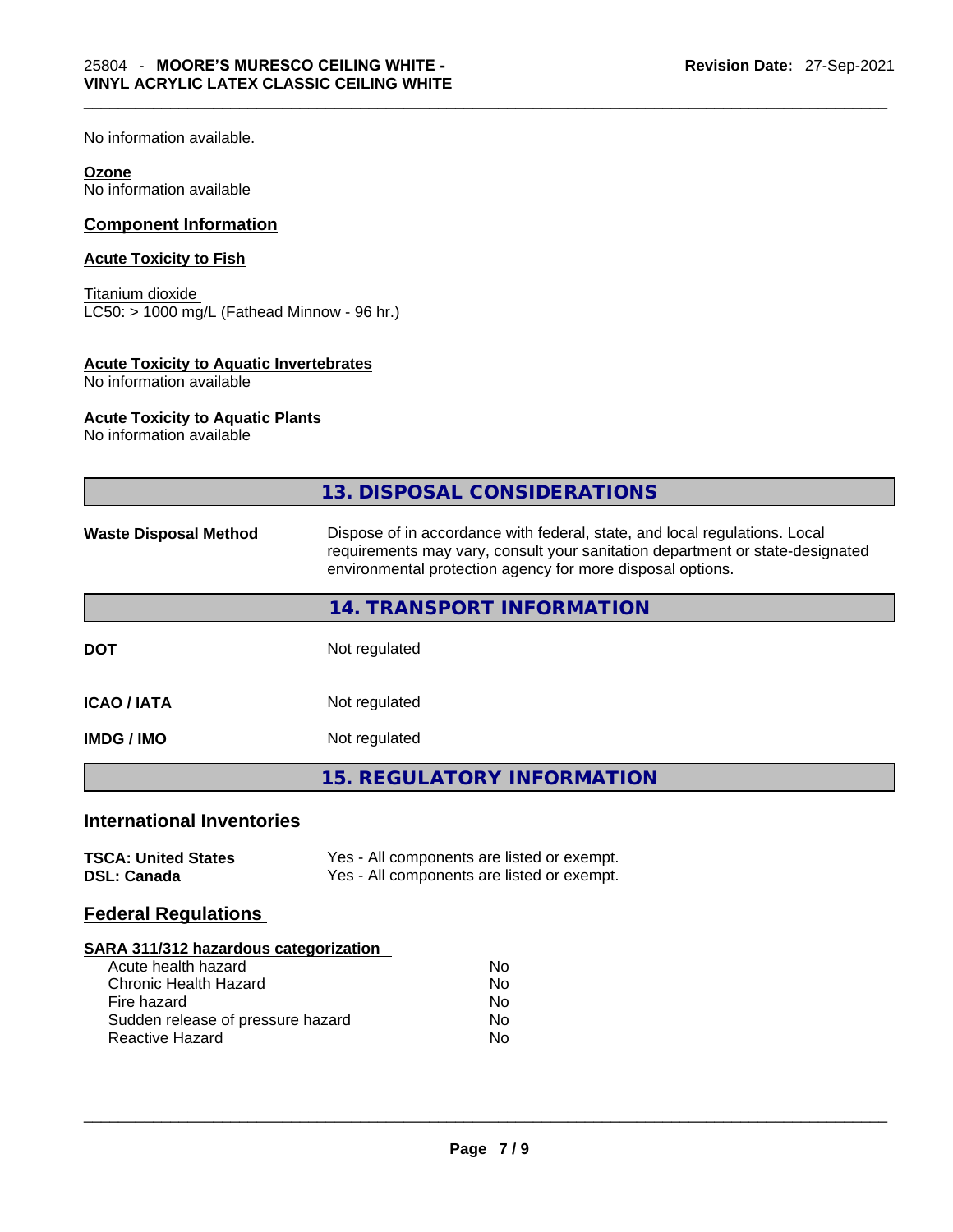#### **SARA 313**

Section 313 of Title III of the Superfund Amendments and Reauthorization Act of 1986 (SARA). This product contains a chemical or chemicals which are subject to the reporting requirements of the Act and Title 40 of the Code of Federal Regulations, Part 372:

*None*

#### **Clean Air Act,Section 112 Hazardous Air Pollutants (HAPs) (see 40 CFR 61)**

This product contains the following HAPs:

*None*

## **US State Regulations**

#### **California Proposition 65**

**<sup>/</sup>∆ WARNING:** Cancer and Reproductive Harm– www.P65warnings.ca.gov

#### **State Right-to-Know**

| <b>Chemical name</b> | <b>Massachusetts</b> | <b>New Jersey</b> | Pennsylvania |
|----------------------|----------------------|-------------------|--------------|
| Titanium dioxide     |                      |                   |              |
| Kaolin               |                      |                   |              |
| Diatomaceous earth   |                      |                   |              |
| Silica amorphous     |                      |                   |              |

#### **Legend**

X - Listed

# **16. OTHER INFORMATION**

| HMIS -              | <b>Health: 1</b> | <b>Flammability: 0</b> | <b>Reactivity: 0</b> | $PPE: -$ |
|---------------------|------------------|------------------------|----------------------|----------|
| <b>HMIS Legend</b>  |                  |                        |                      |          |
| 0 - Minimal Hazard  |                  |                        |                      |          |
| 1 - Slight Hazard   |                  |                        |                      |          |
| 2 - Moderate Hazard |                  |                        |                      |          |
| 3 - Serious Hazard  |                  |                        |                      |          |
| 4 - Severe Hazard   |                  |                        |                      |          |

\* - Chronic Hazard

X - Consult your supervisor or S.O.P. for "Special" handling instructions.

Note: The PPE rating has intentionally been left blank. Choose appropriate PPE that will protect employees from the hazards the material will *present under the actual normal conditions of use.* 

*Caution: HMISÒ ratings are based on a 0-4 rating scale, with 0 representing minimal hazards or risks, and 4 representing significant hazards or risks. Although HMISÒ ratings are not required on MSDSs under 29 CFR 1910.1200, the preparer, has chosen to provide them. HMISÒ ratings are to be used only in conjunction with a fully implemented HMISÒ program by workers who have received appropriate HMISÒ training. HMISÒ is a registered trade and service mark of the NPCA. HMISÒ materials may be purchased exclusively from J. J. Keller (800) 327-6868.* 

 **WARNING!** If you scrape, sand, or remove old paint, you may release lead dust. LEAD IS TOXIC. EXPOSURE